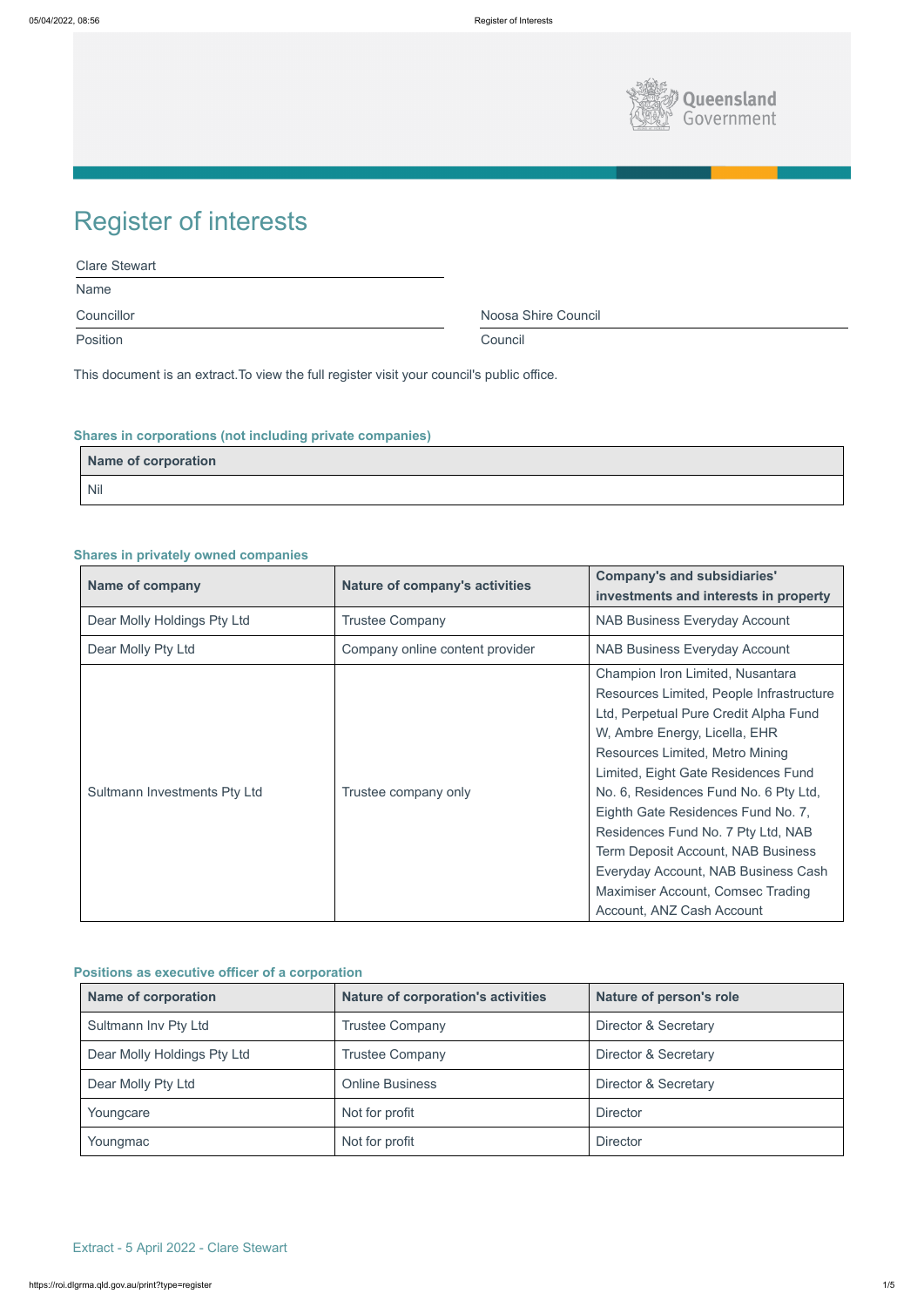

### **Beneficial interest in a trusts or nominee corporations**

| Name of trust or corporation (or<br>description of trust) | <b>Nature of activities</b> | <b>Nature of your interest</b>                                |
|-----------------------------------------------------------|-----------------------------|---------------------------------------------------------------|
| <b>Sultmann Family Trust</b>                              | Passive Investment          | <b>Primary Beneficiary</b>                                    |
| Dear Molly Trust                                          | <b>Passive Investment</b>   | Shareholder Dear Molly Pty Ltd, Primary<br><b>Beneficiary</b> |

### **Self-managed superannuation funds**

| Name or description of fund       | <b>Nature of fund's activities</b> | Investments or other interests in<br>property held              |
|-----------------------------------|------------------------------------|-----------------------------------------------------------------|
| C. C. Stewart Superannuation Fund | Investment                         | Shares - CIA, EHX; Property - 31<br><b>Thomas St Noosaville</b> |

### **Trustee of family or business trusts**

| Name or description of trust | <b>Nature of trust's activities</b>  | Name of each beneficiary or class of        |
|------------------------------|--------------------------------------|---------------------------------------------|
|                              |                                      | beneficiary                                 |
|                              |                                      | <b>Primary Beneficiary - Clare Mary</b>     |
|                              |                                      | Sultmann/Stewart, Secondary                 |
| <b>Sultmann Family Trust</b> | Passive Investment                   | Beneficiary - Family members of Primary     |
|                              |                                      | Beneficiary, Tertiary Beneficiary - related |
|                              |                                      | entities of Primary Beneficiary             |
|                              | Passive Investment, Shareholder Dear |                                             |
| Dear Molly Trust             | Molly P/L                            |                                             |

### **Partnerships or joint ventures**

| Name or description | <b>Nature of the activities</b>                          | Nature of interest (e.g.<br>owner) | Investments or interests in<br>property |
|---------------------|----------------------------------------------------------|------------------------------------|-----------------------------------------|
| The Inspo Group     | Reusable Coffee Cups and<br><b>Sustainable Homewares</b> | 50% partner                        |                                         |

### **Land (including houses, rentals and other properties)**

| <b>Suburb or locality of land</b> | <b>Approximate size</b> | <b>Purpose for which land is</b><br>used | Nature of interest (e.g.<br>owned, leased, rented) |
|-----------------------------------|-------------------------|------------------------------------------|----------------------------------------------------|
| Noosaville                        | 903m2                   | Residential                              | place of residence                                 |
| Ascot, Brisbane                   | 2024m2                  | Investment                               | Mortgaged                                          |

### **Liabilities more than \$10,000 (excluding department store and credit card accounts)**

| Type of liability | Name of bank or creditor |
|-------------------|--------------------------|
| <b>Nil</b>        |                          |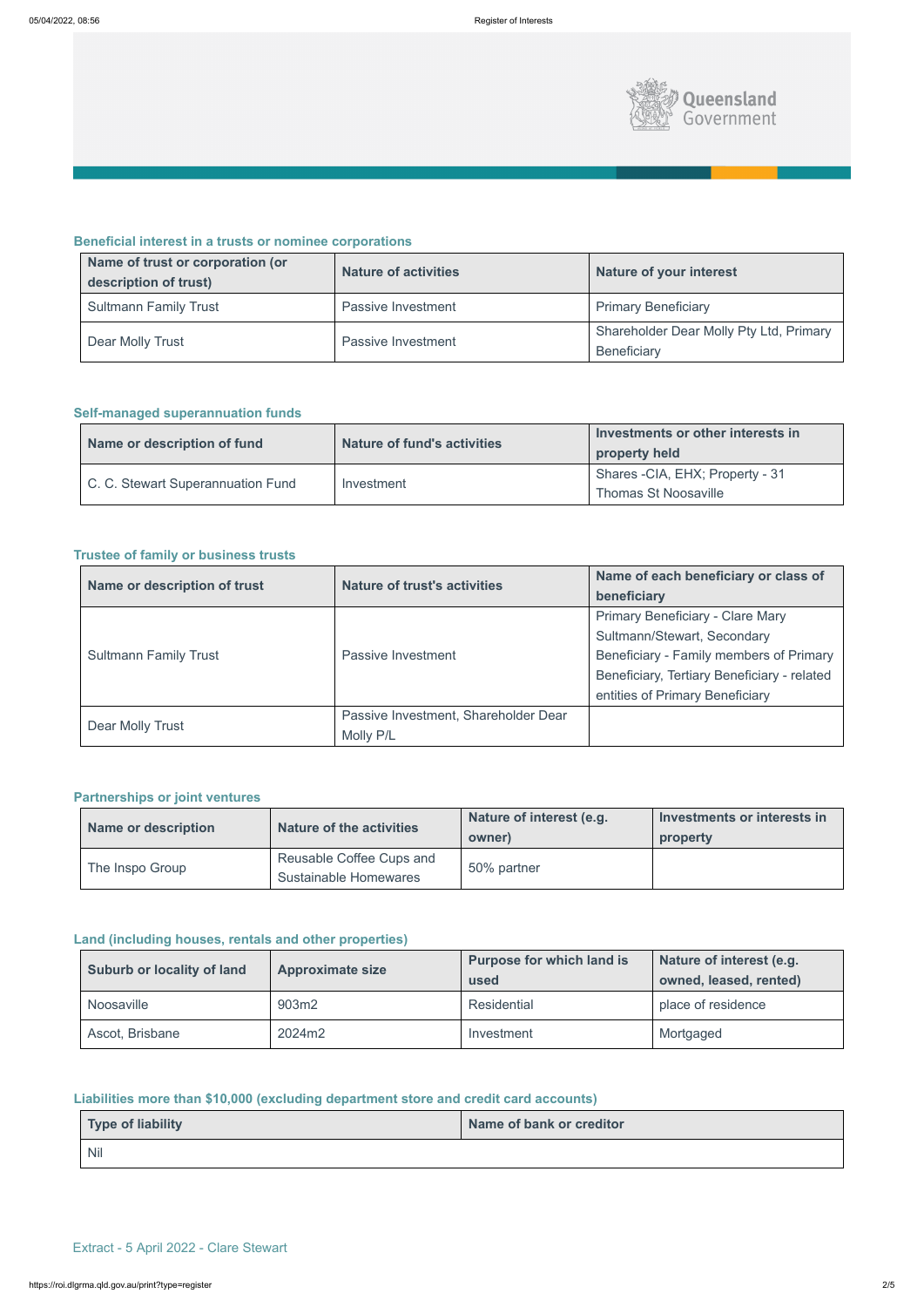

### **Debentures and similar investments**

| Name of corporation the investment is<br>in, | <b>Nature of corporation's business</b> | <b>Nature of investment</b> |
|----------------------------------------------|-----------------------------------------|-----------------------------|
| <b>Nil</b>                                   |                                         |                             |

# **Savings and investment accounts held with financial institutions**

| <b>Name of bank or institution</b> | <b>Type of account</b>                                                                                  |
|------------------------------------|---------------------------------------------------------------------------------------------------------|
| <b>ANZ</b>                         | <b>Savings Account</b>                                                                                  |
| <b>ANZ</b>                         | <b>Access Account</b>                                                                                   |
| <b>ANZ</b>                         | <b>Online Saver</b>                                                                                     |
| <b>NAB</b>                         | <b>Classic Banking</b>                                                                                  |
| <b>NAB</b>                         | iSaver                                                                                                  |
| <b>NAB</b>                         | <b>Election Account</b>                                                                                 |
| <b>NAB</b>                         | Smart Reward Saver - Clare Mary Stewart & Campbell John<br><b>Stewart ATF Amelia Clare Mary Stewart</b> |
| <b>NAB</b>                         | Smart Reward Saver - Clare Mary Stewart & Campbell John<br>Stewart ATF William John Campbell Stewart    |
| <b>NAB</b>                         | Smart Reward Saver - Clare Mary Stewart & Campbell John<br>Stewart ATF Joseph Patrick Campbell Stewart  |
| <b>NAB</b>                         | <b>Term Deposit</b>                                                                                     |
| <b>NAB</b>                         | <b>Business Everyday Account</b>                                                                        |
| <b>CBA</b>                         | <b>Comsec Account</b>                                                                                   |
| <b>CBA</b>                         | Loan Account                                                                                            |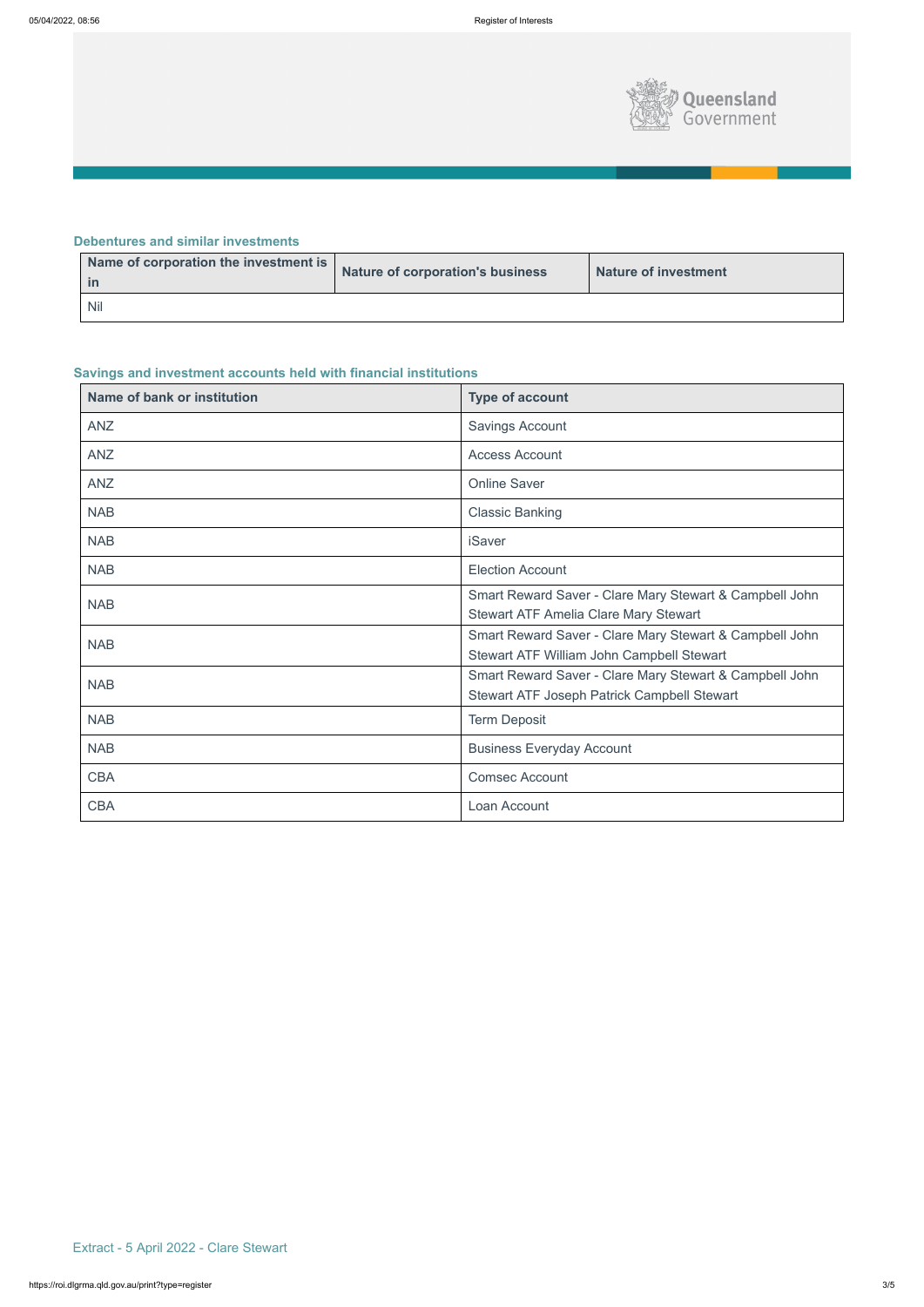

### **Gifts valued at \$500 or more, or multiple gifts totalling \$500 or more.**

| <b>Name of donor</b>                       | <b>Description of the gifts</b>                                                                                                                          |
|--------------------------------------------|----------------------------------------------------------------------------------------------------------------------------------------------------------|
| <b>Sarah Smith</b>                         | <b>Election Donation</b>                                                                                                                                 |
| Douglas Alan Castledine                    | <b>Election Donation</b>                                                                                                                                 |
| T J Moore                                  | <b>Election Donation</b>                                                                                                                                 |
| David and Karen Cookman                    | <b>Election Donation</b>                                                                                                                                 |
| <b>Bill Turner</b>                         | <b>Election Donation</b>                                                                                                                                 |
| <b>Kirsty Miller</b>                       | <b>Election Donation</b>                                                                                                                                 |
| <b>Creekgold Pty Ltd</b>                   | <b>Election Donation</b>                                                                                                                                 |
| <b>Prudence Mae Blake</b>                  | <b>Election Donation</b>                                                                                                                                 |
| <b>Ken Morrison</b>                        | <b>Election Donation</b>                                                                                                                                 |
| <b>Michael Anthony Massaud</b>             | <b>Election Donation</b>                                                                                                                                 |
| <b>Sunshine Coast Lightening Corporate</b> | 5 x Tickets to Corporate Hospitality at Sunshine Coast<br><b>Lightening Game</b>                                                                         |
| <b>Noosa Chances</b>                       | 2 tickets to Noosa Chances Gala Dinner                                                                                                                   |
| <b>Gina Rinehart</b>                       | 1 x Platinum Pass to Brisbane Fashion Festival, Fundraising<br>Dinner, 1 x ticket to Queensland Community Foundation (QCF)<br><b>Philanthropy Awards</b> |

| Name of organisation       |  |  |
|----------------------------|--|--|
| <b>Qld Bar Association</b> |  |  |
| <b>LNP</b>                 |  |  |

# **Sponsored travel or accommodation benefits**

| Name of person or source who contributed to your travel<br>or accommodation | Nature and purpose of the benefit received                                               |
|-----------------------------------------------------------------------------|------------------------------------------------------------------------------------------|
| Local Government Finance Professionals Qld                                  | airfares and accommodation for speaking at LGFP Conference<br>in Cairns 24 November 2021 |

# **Memberships of political parties, and trade or professional organisations**

### **Positions as executive officer of an organisation**

| Name of organisation |  |
|----------------------|--|
| <b>Nil</b>           |  |